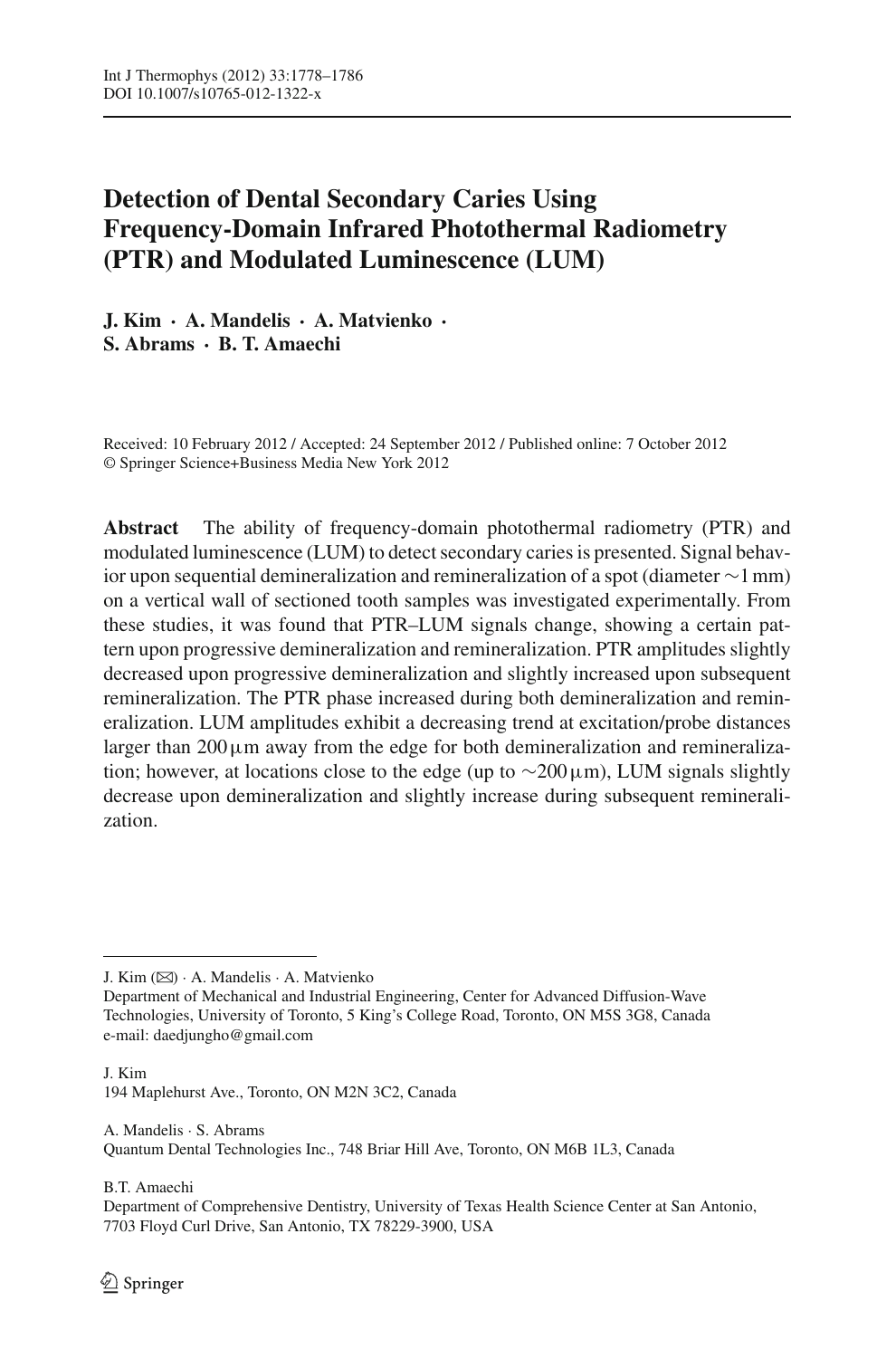**Keywords** Caries · Demineralization · Luminescence · Photothermal radiometry · Remineralization · Secondary caries · Wall lesions

### **1 Introduction**

Dental secondary caries is the carious lesion developed between the marginal interface of an existing restoration and a tooth  $[1,2]$  $[1,2]$  $[1,2]$ , and it is the principal cause of restoration replacement [\[3](#page-7-2)[–10](#page-7-3)]. As secondary caries occurs at subsurface regions that are not externally visible in most cases, a novel non-destructive technology to detect dental secondary caries has become highly desirable. Current detection methods, including visual inspection and radiography, are not able to image or detect caries in these areas at early phases of the caries process [\[11](#page-7-4)[–16](#page-7-5)]. The photothermal radiometry–modulated luminescence (PTR–LUM) technique was developed as a caries detection tool, and its ability to detect various types of dental caries and defects was proven by many studies [\[17](#page-7-6)[–23\]](#page-8-0). In this report, studies of the ability of the PTR–LUM technique to detect artificially developed dental secondary caries are presented.

#### **2 Experimental Apparatus and Procedures**

#### 2.1 Sample Preparation

Several extracted human molar teeth free of cracks, stains, brown spots, or white spots were collected from oral surgeons. The teeth were stored in distilled water until they were vertically sectioned in half with a diamond-tipped cutter ensuring that the natural side surfaces of the teeth remained intact. Each half tooth was mounted on a LEGO block (Fig. [1a](#page-1-0)). In total, four samples were prepared and stored in a humid container to prevent dehydration until they were used for treatments and PTR–LUM scans.



<span id="page-1-0"></span>**Fig. 1** (a) Sample structure: a vertically sectioned tooth sample was mounted on a LEGO block; (b) plastic tape with a hole (opening) was attached to the vertical surface of the tooth sample before each demineralization/remineralization step; and (c) sample was mounted on a supporting structure inside the treatment cell containing either a demineralization or remineralization solution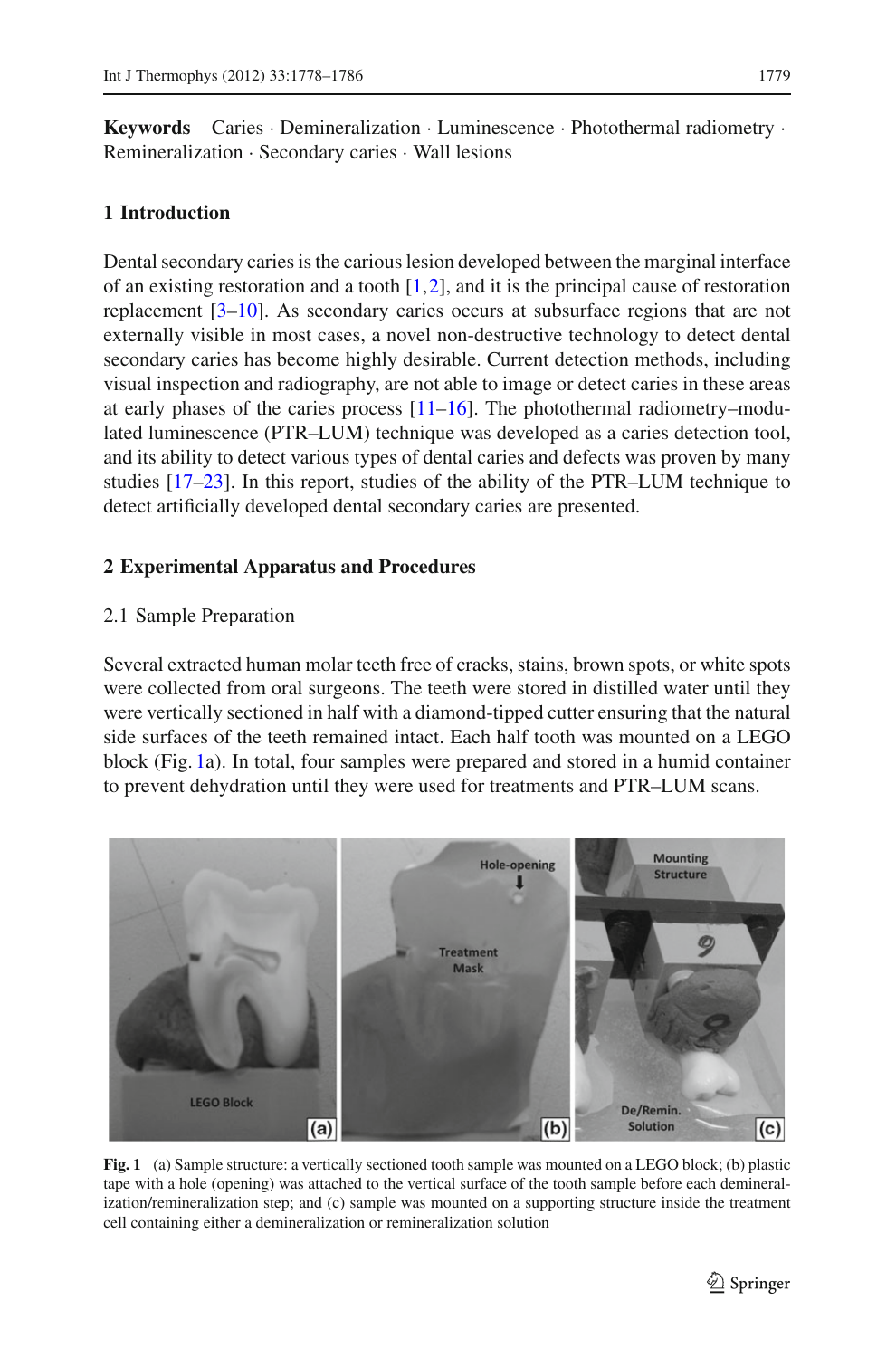# 2.2 Demineralization/Remineralization of the Sample

The samples were artificially demineralized to mimic natural secondary caries, and followed by artificial remineralization. Before each demineralization or remineralization treatment, an adhesive plastic tape (colored UPVC tape, 3M) with a hole (opening) was attached to the sectioned vertical surface of the sample (Fig. [1b](#page-1-0)). Then the sample was fixed to the mounting structure inside the treatment cell (Fig. [1c](#page-1-0)), which allows only the perforated area of the vertical surface of the sample to be treated by either a demineralization or a remineralization solution. After each treatment, the sample was removed from the cell, the masking tape was removed, and the sample was cleaned with flowing tap water to dispose of any remaining solution and adhesives from the masking tape. An acidified gel-type solution (pH 4.5) was used for demineralization, which was composed of 0.1 M lactic acid (C<sub>3</sub>H<sub>6</sub>O<sub>3</sub>), 0.1 M NaOH, and 14% w/v hydroxyethyl cellulose. Artificial saliva (pH 7.0) was used for subsequent remineralization, and its chemical composition was  $0.3542$  g Ca(NO<sub>3</sub>)<sub>2</sub>,  $0.1225$  g KH<sub>2</sub>PO<sub>4</sub>, 9.692 g KCl, and 4.28 g cacodylic acid  $(C<sub>2</sub>H<sub>7</sub>AsO<sub>2</sub>)$ .

## 2.3 Principle of the Technique

PTR is based on the modulated photothermal response of a medium. When the optical energy from a modulated excitation source is absorbed by a medium, non-radiative optical-to-thermal energy conversion occurs which results in a modulated temperature and can be monitored by an infrared detector. The PTR signals contain subsurface information in the form of a spatially damped temperature depth integral; therefore, it is possible to do photothermal depth profiling of the interrogated medium using PTR [\[24](#page-8-1)]. LUM is based on the optical-to-radiative energy conversion. Absorption of the optical energy from the laser source results in excitation of chromophores to a higher energy state followed by de-excitation to a lower energy (ground) state and emission of longer wavelength photons. This longer wavelength signal constitutes LUM which can be detected by a photodetector. However, LUM signals can also include, or even be dominated by, laser light reflected or back-scattered by a turbid sample. This back-scattered light can be filtered out by placing an optical filter in front of the photodetector; however, the closeness of excitation and LUM wavelengths often makes it difficult to fully filter out laser contributions to the detected LUM signal.

## 2.4 Apparatus

A semiconductor laser diode with a wavelength of 660 nm and maximum power of 130 mW was used as an excitation source (Opnext, HL6545MG). A laser diode controller (Thorlabs, LDC202B) triggered by the software lock-in amplifier (National Instruments, NI6221) modulated the laser current. The modulated laser beam was focused on the tooth surface with the aid of lenses (Thorlabs, LMR1). The modulated PTR response emitted from the photoexcited tooth was focused by two off-axis paraboloidal mirrors and collected by the mid-infrared HgCdZnTe (MCZT) detector (VIGO, PVI-2TE-5). The LUM response was focused onto a photodetector (Thorlabs,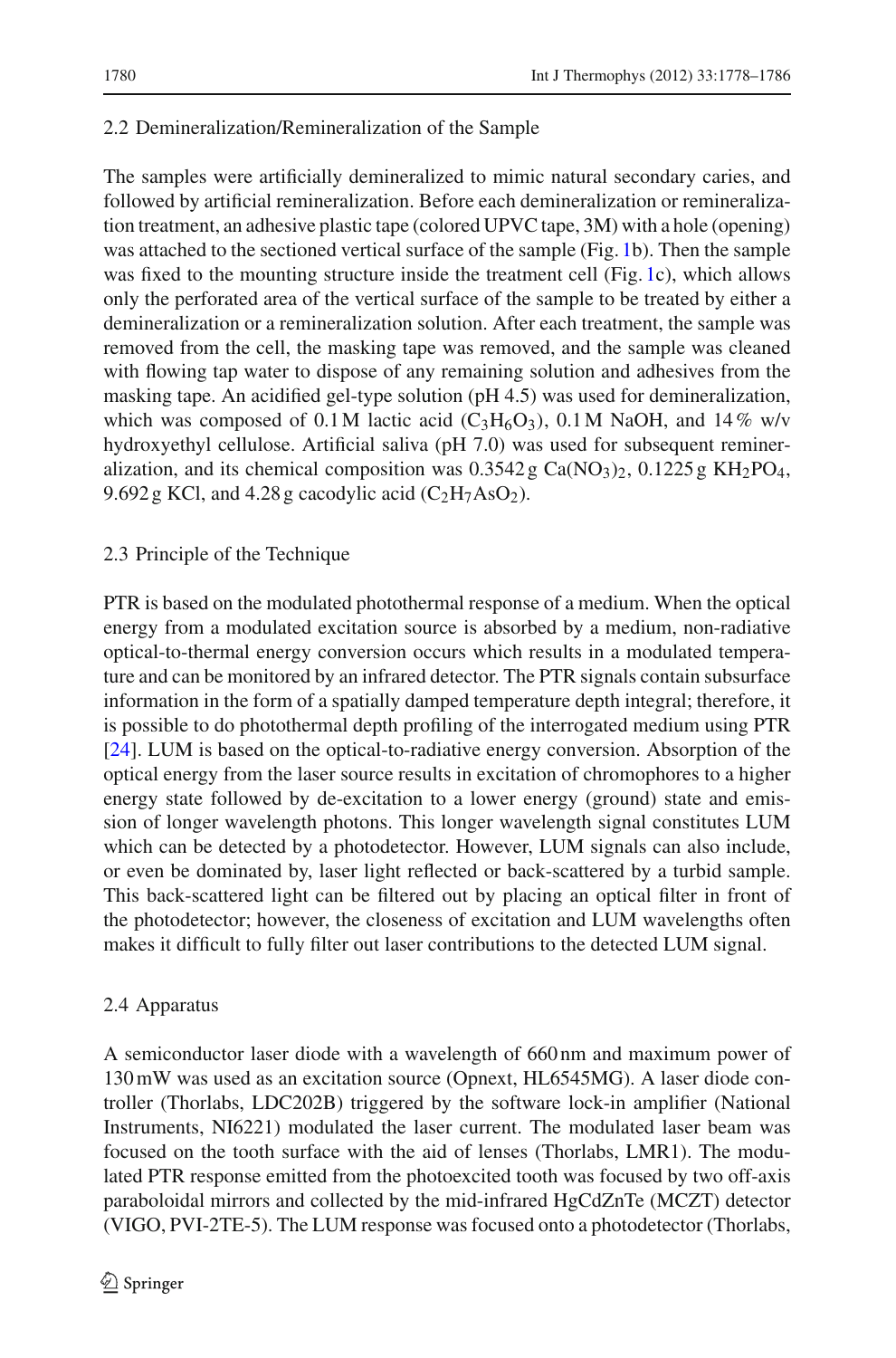PDA36A). A cut-on colored glass filter (cut-on wavelength of 715 nm, Edmund Optics) was placed in front of the photodetector to block unwanted laser light reflected or scattered by the tooth. Collected PTR–LUM signals were digitized and stored using the software lock-in amplifier and Labview software.

### 2.5 Experimental Procedures

PTR–LUM scans were conducted at several stages of demineralization followed by remineralization: before demineralization, after demineralization of (1, 2, 3, 5, 7, 10, and 14) days, and after remineralization of (1, 2, 3, 4, and 6) weeks. Two types of PTR– LUM scans were conducted, which include line scans and frequency scans. Line scans were measured by PTR–LUM along a spatial coordinate on the tooth surface at fixed frequencies: 2 Hz and 200 Hz for PTR and LUM, respectively. Each line scan was conducted along a line on the side surface of the tooth sample perpendicular to the sectioned vertical wall, as indicated with a dotted arrow in Fig. [2a](#page-3-0). The measurement was started from the interfacial edge of the tooth sample and moved in the direction of the dotted arrow. The micrometer stage on which the tooth sample was placed, was adjusted accordingly after each measurement. After each change of position, a 15 s time delay was allowed for signal stabilization. Frequency scans were performed at some fixed positions on the side surface of the sectioned tooth to examine the fre-quency dependence of PTR–LUM: at the vertical edge (Fig. [2a](#page-3-0)),  $200 \mu m$  and  $2 mm$ away from the edge. Four frequencies were used for the scans: (2, 6, 15, and 200) Hz. Each scan was started at 2 Hz, and the frequency was automatically increased after measurements were taken at one frequency using Labview software. After each frequency change, a 15 s time delay was allowed for signal stabilization.



<span id="page-3-0"></span>**Fig. 2** (a) Side surface of a sample on which PTR–LUM line and frequency scans were conducted and (b) white spot was created at the top right corner of the vertical surface of a tooth sample after 1 day of demineralization (indicated with a *solid arrow*)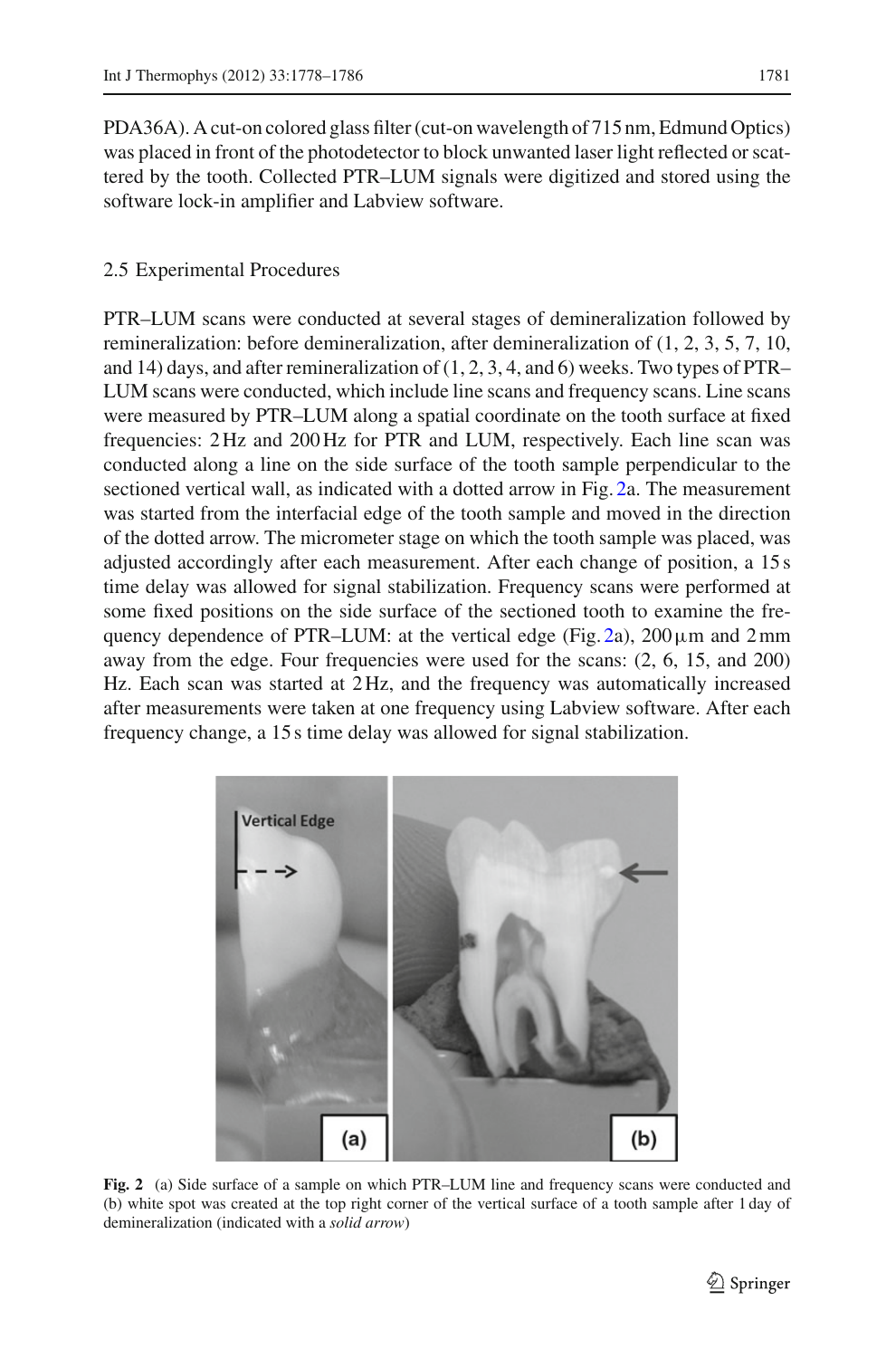### **3 Results and Discussion**

Figure [2b](#page-3-0) clearly shows that a white spot was created at the top right corner of the vertical wall even after 1 day of demineralization. It indicates that demineralization actually occurred and made physical changes to the sample. Figures [3](#page-4-0) and [4](#page-5-0) show line- and frequency-scan results of one representative sample (sample 1), respectively. PTR– LUM plots at some treatment stages are omitted, as it may be hard to distinguish from one curve to another with all the data crowded. Figure [3](#page-4-0) shows that PTR amplitudes exhibit a slightly decreasing trend upon progressive demineralization, and a reversal, slight increases upon subsequent remineralization. The PTR phase shows an increasing trend during both de- and remineralization although the trend was non-monotonic with treatment time. This non-monotonic temporal behavior of PTR signals is consistent with other observations involving demineralization of uncut (whole) dental enamel surfaces using the same gel  $[23,24]$  $[23,24]$  $[23,24]$ . It appears that the state of the demineralization of the vertical wall follows similar trends and the PTR signal is controlled by wall demineralization processes, as expected. LUM amplitudes exhibit a decreasing trend at excitation/probe distances larger than ∼200µm away from the edge for both de- and remineralization; however, at locations close to the edge (up to  $\sim$ 200 $\mu$ m),



<span id="page-4-0"></span>**Fig. 3** PTR-LUM line scan results of sample 1 upon progressive demineralization and remineralization: PTR signals were collected at 2 Hz, and LUM signals were collected at 200 Hz for better signal-to-noise ratio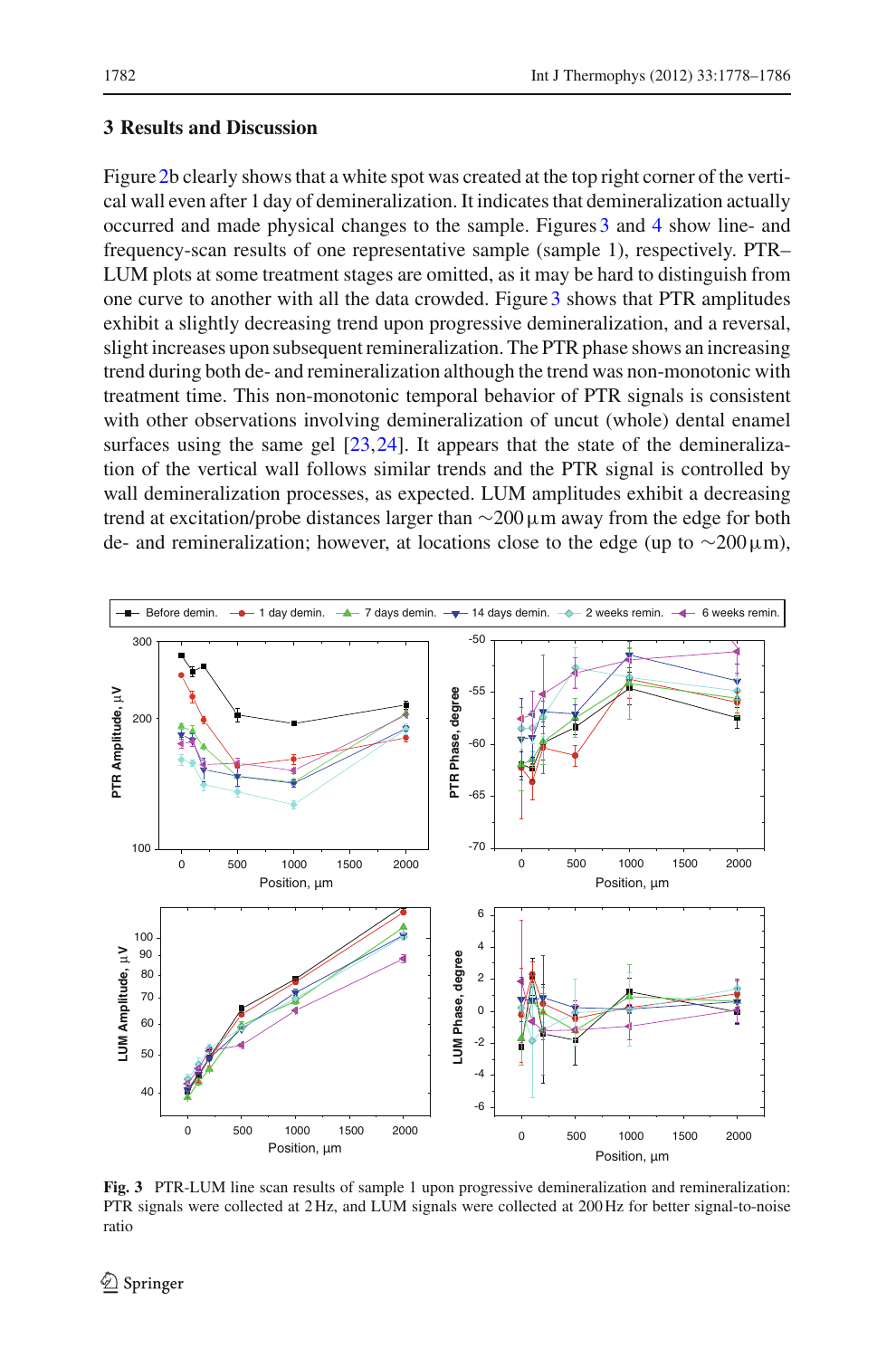

<span id="page-5-0"></span>**Fig. 4** (a) PTR and (b) LUM frequency scan results of sample 1 upon progressive demineralization and remineralization measured at three different locations on the side surface of the sample: at the vertical edge,  $200 \mu$ m away from the vertical edge, and  $2 \text{ mm}$  away from the vertical edge.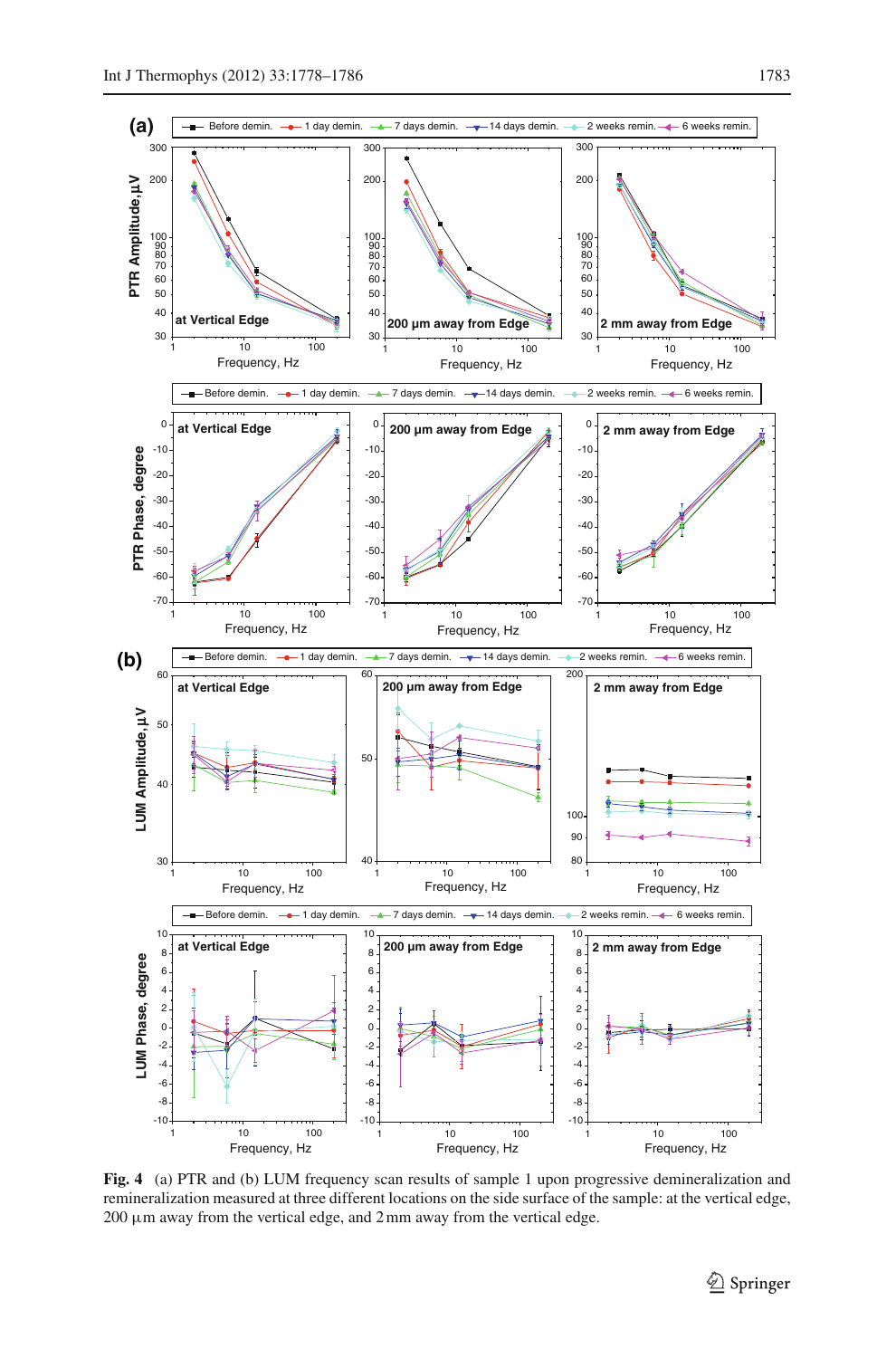| Treatment                                 | <b>PTR</b>             |                     | <b>LUM</b>             |                     |
|-------------------------------------------|------------------------|---------------------|------------------------|---------------------|
|                                           | Amplitude<br>$(\mu V)$ | Phase<br>$(^\circ)$ | Amplitude<br>$(\mu V)$ | Phase<br>$(^\circ)$ |
| Demineralization                          |                        |                     |                        |                     |
| Before treatment                          | 263.882                | $-59.883$           | 49.198                 | $-1.407$            |
| 1 day                                     | 198.185                | $-60.335$           | 49.012                 | 0.475               |
| 2 days                                    | 177.570                | $-61.040$           | 48.452                 | $-0.083$            |
| 3 days                                    | 232.331                | $-58.853$           | 45.896                 | $-0.337$            |
| 5 days                                    | 167.465                | $-59.885$           | 46.872                 | $-0.189$            |
| 7 days                                    | 172.012                | $-59.776$           | 46.032                 | $-0.072$            |
| 10 days                                   | 161.917                | $-59.443$           | 45.083                 | $-0.857$            |
| 14 days                                   | 152.699                | $-56.867$           | 49.098                 | 0.853               |
| Remineralization                          |                        |                     |                        |                     |
| 1 week                                    | 147.809                | $-56.380$           | 49.800                 | $-0.145$            |
| 2 weeks                                   | 140.940                | $-57.399$           | 52.006                 | $-1.157$            |
| 3 weeks                                   | 134.538                | $-58.911$           | 49.393                 | 0.740               |
| 4 weeks                                   | 136.372                | $-57.039$           | 52.725                 | $-0.120$            |
| 6 weeks                                   | 156.727                | $-55.202$           | 51.221                 | $-1.230$            |
| $\pm$ Error for each channel <sup>c</sup> | 4.386                  | 2.091               | 1.163                  | 1.417               |

<span id="page-6-0"></span>**Table 1** PTR–LUM scan results at a fixed position (200µm away from the vertical edge) after each demineralization and remineralization period with ±error shown for each signal channel

PTR amplitude and phase signals were measured at a frequency of 2 Hz

LUM amplitude and phase signals were measured at a frequency of 200 Hz

 $\pm$ Error is obtained as an average standard deviation value of each channel during measurements

LUM signals slightly decrease upon demineralization and slightly increase during the subsequent remineralization. Hellen et al. [\[25](#page-8-2)[,26](#page-8-3)] conducted some studies using whole tooth samples treated on their outer enamel surfaces from which PTR–LUM measurements were taken directly. They found that PTR amplitudes increased and LUM amplitudes decreased with demineralization as the generated microporosities on the demineralized layer resulted in higher optical scattering coefficients. The same concept of microporosities can be applied to this study where decreasing amplitudes of both PTR and LUM upon demineralization can be explained by hypothesizing that loss of minerals due to demineralization results in an increased loss of photons across the vertical wall. Figure [4a](#page-5-0), b shows that frequency-scan results of the same sample exhibit the same trend as the line-scan result in Fig. [3.](#page-4-0) It also shows that PTR frequency-scans in Fig. [4a](#page-5-0) converge above 100 Hz, indicating that they become less sensitive, or even insensitive, to the boundary condition of the vertical wall when the decreasing thermal diffusion length centered at the location of the laser beam does not reach the vertical wall. The thermal diffusion length  $\mu_{\text{th}}$  can be calculated from its definition,  $\mu_{\text{th}} f = (\alpha/\pi f)^{0.5}$ , where  $\alpha$  is the sample thermal diffusivity and f is the laser modulation frequency. This thermal parameter is inversely proportional to the square root of frequency. Table [1](#page-6-0) shows the PTR–LUM signals at a fixed position  $(200 \,\mu \text{m}$  away from the edge) numerically. The  $\pm$ error for each channel is also shown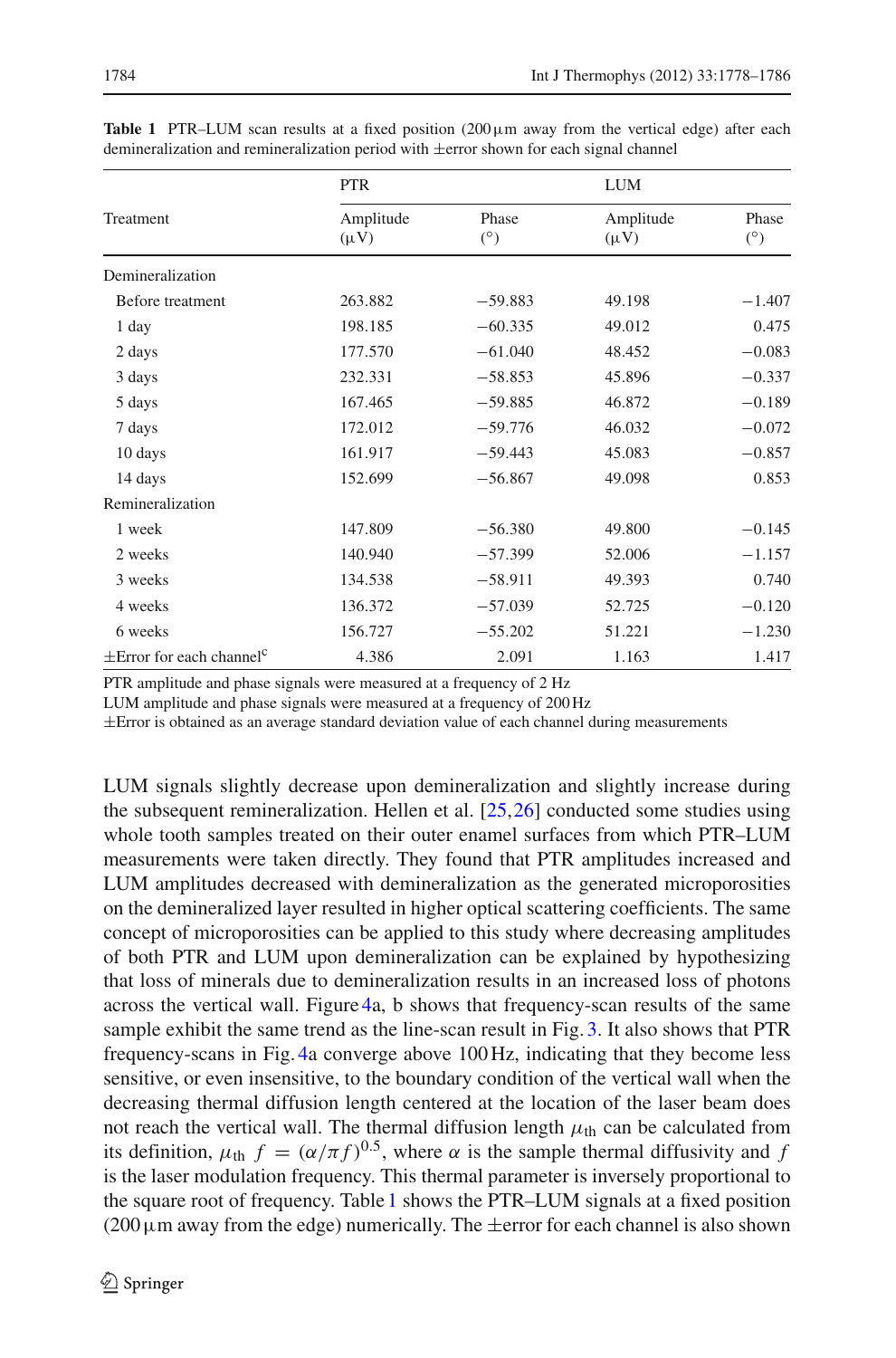in the table. From the table, it is clearly seen that even after 1 day of demineralization, the PTR amplitude decreased much beyond the error bar, which makes sense considering that a white spot was created even after 1 day of demineralization as shown in Fig. [2b](#page-3-0). The PTR phase also changed, but the amount of change with respect to the error bar was lower than the PTR amplitude. The LUM amplitude changed beyond the error bar after 3 days of demineralization; however, the amount of changes of the PTR amplitude after each demineralization was much larger than that of the LUM amplitude. This indicates that PTR is more sensitive to demineralization. Signal changes due to remineralization of all channels (excluding the noisy LUM phase due to the weak signal strength) were generally moderate compared to demineralization.

### **4 Conclusion**

PTR amplitudes decreased upon demineralization and increased upon remineralization of the sectioned vertical wall; the PTR phase increased with both de- and remineralization; and LUM amplitudes decreased with demineralization while exhibiting enhanced sensitivity to remineralization at probe locations close to the vertical wall. These trends show that de- and remineralization on the vertical wall of tooth samples greatly affected PTR–LUM and these methods can be used, in turn, to monitor wall lesions.

**Acknowledgments** This work was supported by The Health Technology Exchange (HTX) and the 2007 (Inaugural) Ontario Premier's Award in Science and Technology to AM.

#### <span id="page-7-0"></span>**References**

- 1. I.A. Mjor, F. Toffenetti, Quintessence Int. **31**, 165 (2000)
- <span id="page-7-1"></span>2. E.A. Kidd, J. Dent. Educ. **65**, 997 (2001)
- 3. I.A. Mjor, Oper. Dent. **6**, 49 (1981)
- <span id="page-7-2"></span>4. L.H. Klausner, G.T. Charbeneau, J. Mich. Dent. Assoc. **6**(7), 249 (1985)
- 5. J. Qvist, V. Qvist, I.A. Mjor, Acta Odontol. Scand. **48**, 297 (1990)
- 6. I.A. Mjor, F. Toffenetti, Oper. Dent. **17**, 70, 82 (1992)
- 7. I.A. Mjor, C.M. Um, Int. Dent. J. **43**, 311 (1993)
- 8. I.A. Mjor, Acta Odontol. Scand. **55**, 58 (1997)
- 9. F.E. Pink, N.J. Minden, S. Simmonds, Oper. Dent. **19**, 127 (1994)
- <span id="page-7-3"></span>10. K.H. Friedl, K.A. Hiller, G. Schwartz, Oper. Dent. **19**, 228 (1994)
- 11. M.J. Tyas, Aust. Dent. J. **36**, 236 (1991)
- <span id="page-7-4"></span>12. E.A. Kidd, D. Beighton, J. Dent. Res. **75**, 1942 (1996)
- 13. L.A.F. Pimenta, N.M.F. Lima, A. Consolaro, J. Prosthet. Dent. **74**, 219 (1995)
- 14. A. Zoellner, B. Diemer, H.P. Weber, A. Stassinakis, P. Gaengler, J. Prosthet. Dent. **88**, 54 (2002)
- 15. J. Bader, J. Evid. Based Dent. Pract. **3**, 90 (2003)
- <span id="page-7-5"></span>16. P.A. Mileman, W.B. Hout, Dentomaxillofac. Radiol. **31**, 7 (2002)
- <span id="page-7-6"></span>17. L. Nicolaides, A. Mandelis, S.H. Abrams, J. Biomed. Opt. **5**, 31 (2000)
- 18. R.J. Jeon, A. Mandelis, S.H. Abrams, Rev. Sci. Instrum. **74**, 380 (2003)
- 19. R.J. Jeon, C. Han, A. Mandelis, V. Sanchez, S.H. Abrams, Caries Res. **38**, 497 (2004)
- 20. R.J. Jeon, A. Mandelis, V. Sanchez, S.H. Abrams, J. Biomed. Opt. **9**, 804 (2004)
- 21. R.J. Jeon, A. Matvienko, A. Mandelis, S.H. Abrams, B.T. Amaechi, G. Kullkarni, J. Biomed. Opt. **12**, 034028 (2007)
- 22. R.J. Jeon, A. Hellen, A. Matvienko, A. Mandelis, J. Biomed. Opt. **13**, 034025 (2008)